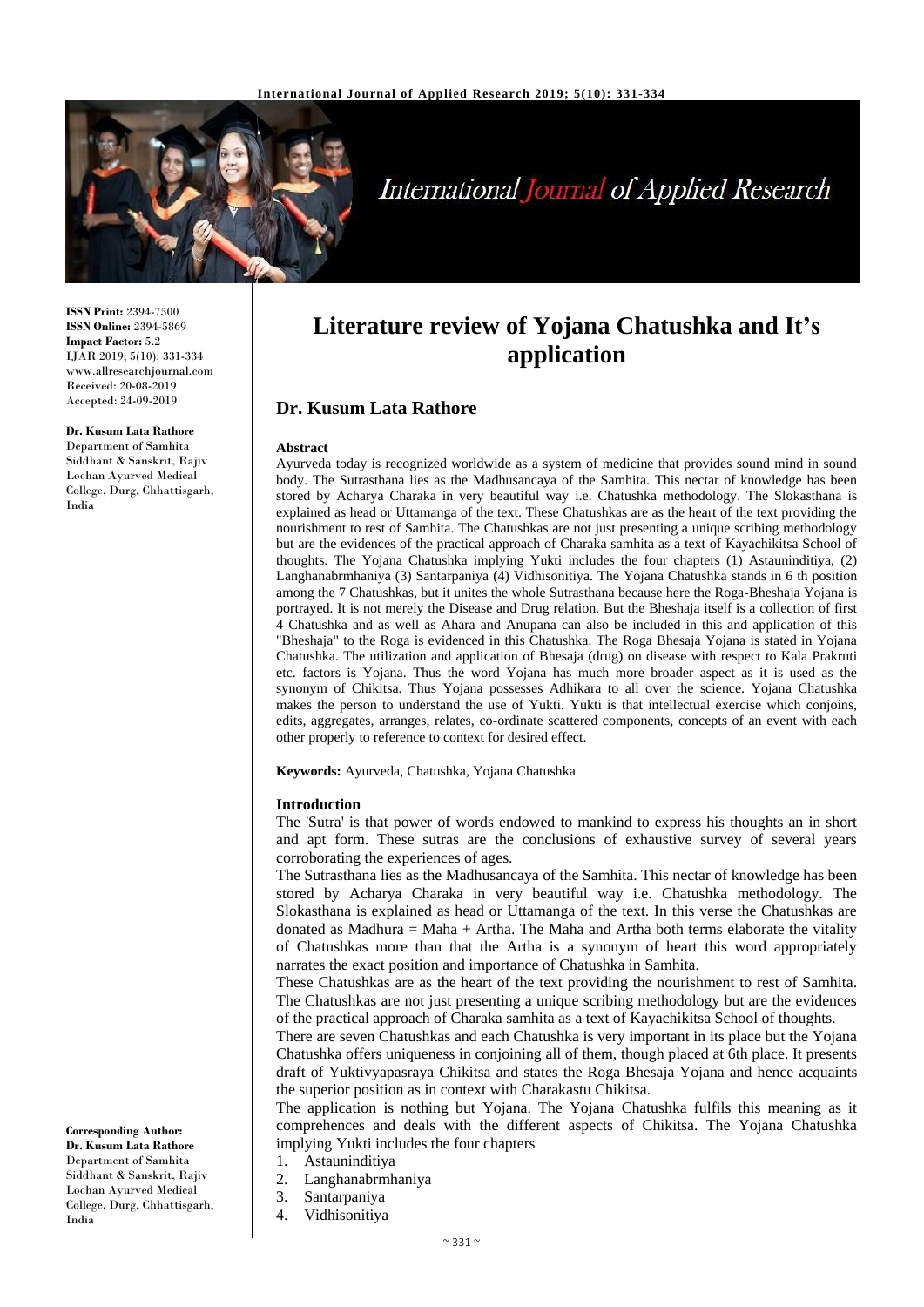This whole Chatushka reveals the two types of etiopathogenesis and the treatment Santarpana and Apatarpana possessing the footings in the nativity of Agnisomiya Siddhanata, which is the Sarvatantra Siddhanata of Ayurveda Sastra. The Sadupakramas are also included under the umbrella of these two Upakramas and all the Dosaja Vyadhi could be explained and treated on this basis, but still one group of diseases remain which needs special elaboration and those are Raktasrita Vikara.

## **Aims and Objectives**

- 1. To highlight the methodology and speciality of Chatushkas of Charaka Samhita.
- 2. To explain the arrangement and speciality of Yojana Chatushka.

## **What is Chatushka?**

## **Etymology the synonyms applied for Chatushka in the text itself are**

- **1. Chatushpada:** In Cha. Su. 30, while giving index of whole Samhita the first two chapters of Chikitsasthana viz. Rasayana and Vajikarana Adhyaya are termed as "Chatushkadvaya" which are elsewhere termed as Catuspada, thus it seems that Tantrakara expects these two as the synonyms of each other.
- **2. Adhikara:** In Cha. Chi. 6 Prameha Chikitsa, regarding the topic of Prameha Pidaka, it is quoted as those are explained in "Rogadhikar". Thus the adhikara word is also used as its synonym, which is significant enough to explain the importance of Chatushka.
- **3. Adhyaya:** In Cha. Chi. 3/215 about "Pipasa Jwara Nasana Kasaya and Yavagu" the word Bhesajadhyaya is used instead of Bhesaja Chatushka, indicating that the Chatushkas are store of knowledge where the "Artha" is situated.

In the other way round the word "Chatushka" is used to denote the group of 4 in various places - Cha. Su. 4/10, Cha. Su. 26/17, Cha.Su. 19/8, etc.

Thus the 'Chatushka' means the group of 4 chapter having a store of knowledge and possessing the adhikara to all over the Samhita.

Where the Chatushka methodology has been originated from?

As everybody believes that the original and primary source of all present knowledge is hidden in Vedic literature and Chatushka is no exclusion for this. The division of four is seen right from the division of Veda.

The Ayurveda shows its gratitude Atharvaveda, Charaka seems greatly influenced by Upanisada, thus one can say that the Chatushka Methodology may be adopted from Vedic literature itself.

## **Astadhyayi**

The well-known text of Sanskrit grammar written by Panini composed of eight Adhyayas each consisting 4 pada, thus the 32 pada. In each Pada about 38-220 sutras are quoted. 8 pada, 32 chapter and approximately 3155 sutras makes Astadhyayi. Here one thing is noticable that both the texts i.e. Yogasutra and Astadhyayi are welknown for their 'Sutrana Paddhati i.e. short and apt description and its resemblance of adoption of Chatushka methodology for 'Sutrasthana' is not merely coincidental.

When and whose contribution is this Chatushka Methodology?

There are many archeological layers in building the samhita. *viz*. Pranayana, Tantrapranayan, pratisamskara etc. Regarding Charaka Samhita the 3 distinct layers are visible.

i.e. Tantrapranayana = by Agnivesa Pratisanskara = by Charaka  $Sampurana = by Drudhabala$ 

## **Why the division of Chatushka**

Again to find the answer one has to peep in Vedic literature. In Rigvedad Bhasya Bhumika, by Dayanand Sarasvati the cause behind the division of Veda in four parks or Anuvakaprapathake is stated as follows, it is basically adopted for

## **This can be applied to Chatushka**

On the same plane one can say the division of Chatushkas is for.

- 1. The 7 Chatushkas possesses different topics which needs exploration and application.
- 2. As Ayurveda is Veda, and Veda has 2 parts. Here Vyakhyana lies as the elaboration and description of Mantras.

According to Hon. V. J. Thakar, "this is so because the objective of Chatushka is to elaborate and explore a topic so 4 different chapters are needed and the objective of Chatuspada is to concise the topic with keeping its divisions intact so one chapter is divided in 4 pada. This is adopted for 'Rasayana' and Vajikarana Adhyaya presumably to give as much information on Rasayana and Vajikarana but this explanation is in short and concised form because these 2 subjects are the topics of 2 special tantra, Rasayana and Vajikaran which might have their own tantras at that time and may have been followed regarding these tantras also.

## **Yojana Chatushka**

The Yojana Chatushka stands in 6 th position among the 7 Chatushkas, but it unites the whole Sutrasthana because here the Roga-Bheshaja Yojana is portrayed. It is not merely the Disease and Drug relation. But the Bhesaja itself is a collection of first 4 Chatushka (Ref. Chakrapani on Cha. Su. 17) and as well as Ahara and Anupana can also be included in this and application of this "Bheshaja" to the Roga is evidenced in this Chatushka.

# **Etymology**

'Yojana' word is drived from the root Yuj - meaning to unite

- The dictionary meanings are as
- 1. Junction, Union, Connection
- 2. Use, Application
- 3. Preparation, Arrangement
- 4. Grammatical Construction
- 5. Road Way

## **Synonyms**

There is no direct synonym for Yojana Chatushka quoted, but as Yoga and Yukti which are derived from the same root, can be stated as its synonyms.

- Yukti and Yojana are treated as synonyms of each other.
- Yoga In the Tantrayukti Prakarana while explaining Yoga, the meaning of "Gramatical Construction" of the word Yojana is utilized.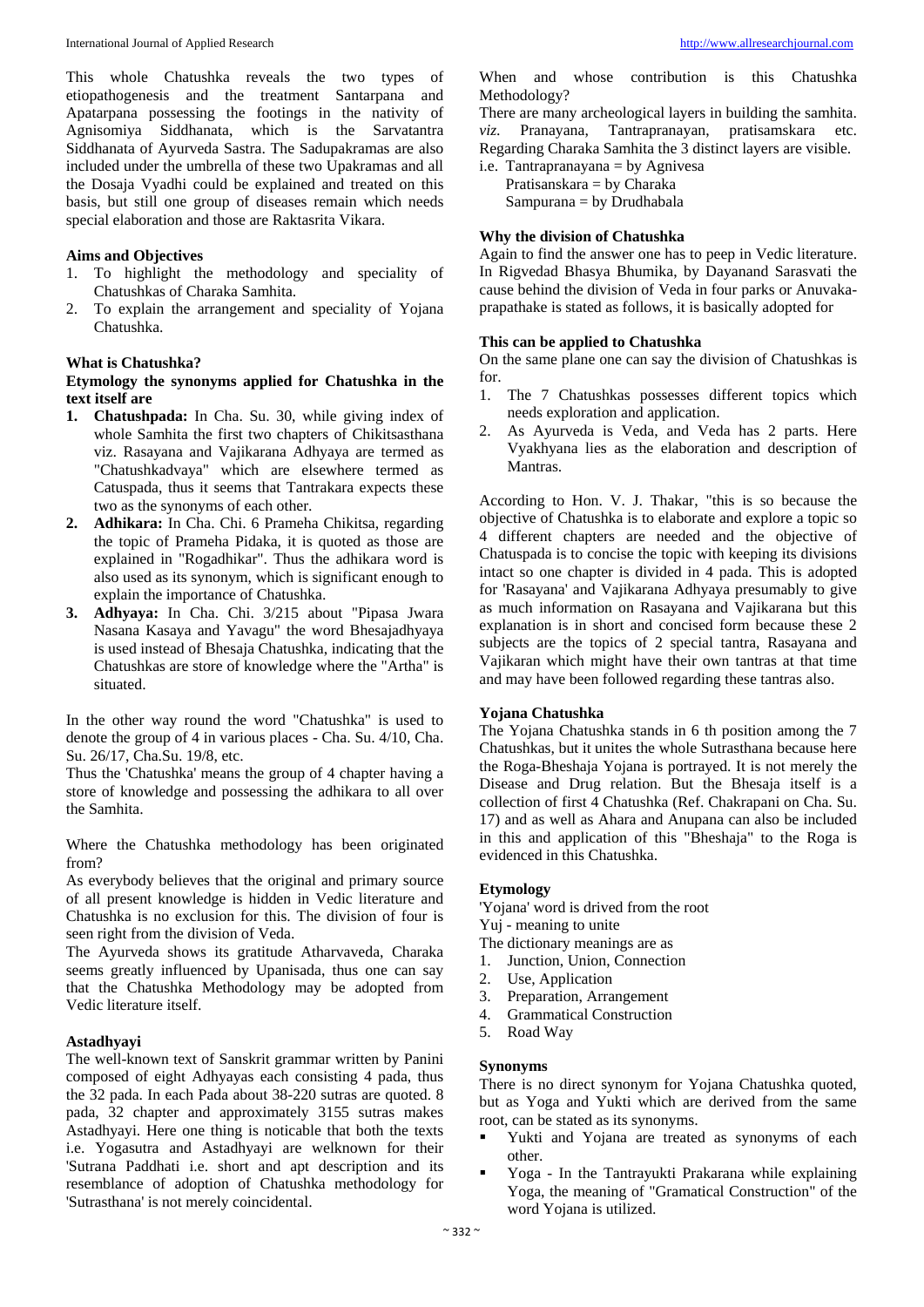## **Definition**

The Roga Bhesaja Yojana is stated in Yojana Chatushka. The utilization and application of Bhesaja (drug) on disease with respect to Kala Prakruti etc. factors is Yojana.

Thus the word Yojana has much more broader aspect as it is used as the synonym of Chikitsa. Thus Yojana possesses Adhikara to all over the science.

# **The Yukti itself has been applied in 3 contexts in Samhita**

- As a Pramana Pariksa
- As a Paradi Guna
- **As Tantrayukti**

The "Yukti" Guna is necessary to achieve the position of Pranabhisara Vaidya.

It is difficult to get the position of "Yojaka". To achieve it one should possess the thorough knowledge of Yojana Chatushka.

## **The Yuktitva of Yojana Chatushka**

Yukti which is included as a Pariksha by Charaka and it is his original contribution of inclusion of Yukti as Pramana. This Yukti lies as the Synonym of Yojana. So, one can say that Yojana Chatushka makes the person to understand the use of Yukti. Yukti is that intellectual exercise which conjoins, edits, aggregates, arranges, relates, co-ordinate scattered components, concepts of an event with each other properly to reference to context for desired effect. With help of Yukti one can read between lines, penetrate through the castle of difficult words Yukti unites all known thing and apply them to know some hidden meaning. So to gain "Adhigata Sastrata" Yukti is necessary. The knowledge is fruitless if it is not utilized, so one should know the application of knowledge. To explain and explore the power of application, the Yojana Chatushka is projected.

# **Bahukarana Yogajatva Yojana Chatushka**

In Yojana Chatushka there lies ample of examples of Bahukaranaja Yukti.

## **1. Regarding disease context**

One disease with many causes are quoted hereeg.

- 1) Karsya Ruksana, Langhana, Kriyatiyoga etc.
- 2) Sthaulya Atisampurana, Guru
- 3) Raktaja Roga Atilavana, Madya, Viruddhahara, Krodha, etc.

## **2. Regarding drug context**

Many factors associate together to comprise one Yojana eg.

- 1) Langhana Samsodhana, Pipasa, Atapa, Maruta
- 2) Snehana Dravya Drava, Suksma, Sara, Snigdha Gunatmaka
- 3) Kharjuradi Mantha Kharjura, Mrddvika, Vrksamla, Dadima, etc.

Thus many causes and factors unite to form one component.

#### **Trikala Sadhakatva of Yojana Chatushka**

In Cha. Sha. 1/8612 the 'Yukti' used to state the broader scope of 'treatment' covering all the 3 stages of time (Past, Present, Future) can be utilized in proving the 'Trikalatva' of Yojana Chatushka.

The treatment of future coming disease is the prevention aspect which is maintained by Swasthavrtta. The topics dealt are

- Swapna Varnana Nidra which is amongst one of the Upastambha is elaborated here (Cha. 8421).
- The importance of Visuddha Rakta13 and need of maintaining its state as
- Visuddha is explained in Vidhisonitiya thus covering the preventive aspect regarding Dusyas also.
- The 'Pathya' is explained.
- The Yogas and Kalpas explained here are also having the action of increasing 'Bala'. Therefore by increasing immunity also it will act as Anagata Vyadhi Pratisedha. Regarding the complaints of present and past, the Yojana Chatushka mainly deals with the treatment part only.
- **Sthaulya and Karsya Chikitsa**
- **Sadupakrama**
- Santarpanottha and Apatarpanottha Vikara Chikitsa
- The treatment of blood related disorders are helpful in proving this aspect of Vartamanakalika and Atitakalika Chikitsa.

## **Trivarga Sadhakatva**

The another linga of Yukti is that it is helpful in achieving the Dharma, Artha and Kama. From Yojana Chatushka also one can achieve these three Vargas.

(1) By performing Nindita Bhesaja (treating sthula and krsa) the Vaidya can gain Dharma. The health is the base of 4 Purusartha and how to obtain healthy state is advised in this quadrate.

The Nidra (Sleep) is the cause of Sukha, Pusti. The blood is also necessary for Sukha, Pusti. This explanation will help a person to achieve Trivarga. Thus Yojana Chatushka fulfills the definition of Yukti.

# **Fulfilment of Aim of Ayurveda by Yojana Chatushka**

(Prayojana Sadhakatva of Yojana Chatushka)

The Dhatusamyakriya (Maintenance of homeostasis) has two aspects

- Maintenance of health of healthy person
- Gaining the health for diseased this are the two aims of Ayurveda.
- For Atura Vikara Prasamana whole Chatushka is projected.

## **The Scope of Yojana Chatushka The Roga-Bhesaja Yojana**

The main objective of Yojana Chatushka is to discuss the Roga-Bhesaja Yojana. In the prior Chatushka, where the 'Roga' is discussed, it is quoted that one should examine the disease and drug prior to prescribe treatment. Thoughtful work is explained in Yojana Chatushka. Thus Yojana Chatushka is having a wide field covering from the diagnosis of disease upto knowing the appropriate therapy and application of it as proper management. Thus the scope of Yojana is Roga Bhesaja, Diagnosis of Disease Therapeutic application, and Examination of Patient.

## **Some illustrations of application of Yojana Chatushka**

The Yojana Chatushka provides a synopsis for Chikitsa and could be illustrated while deciding a line of management for any disease. Some examples are elaborated here.